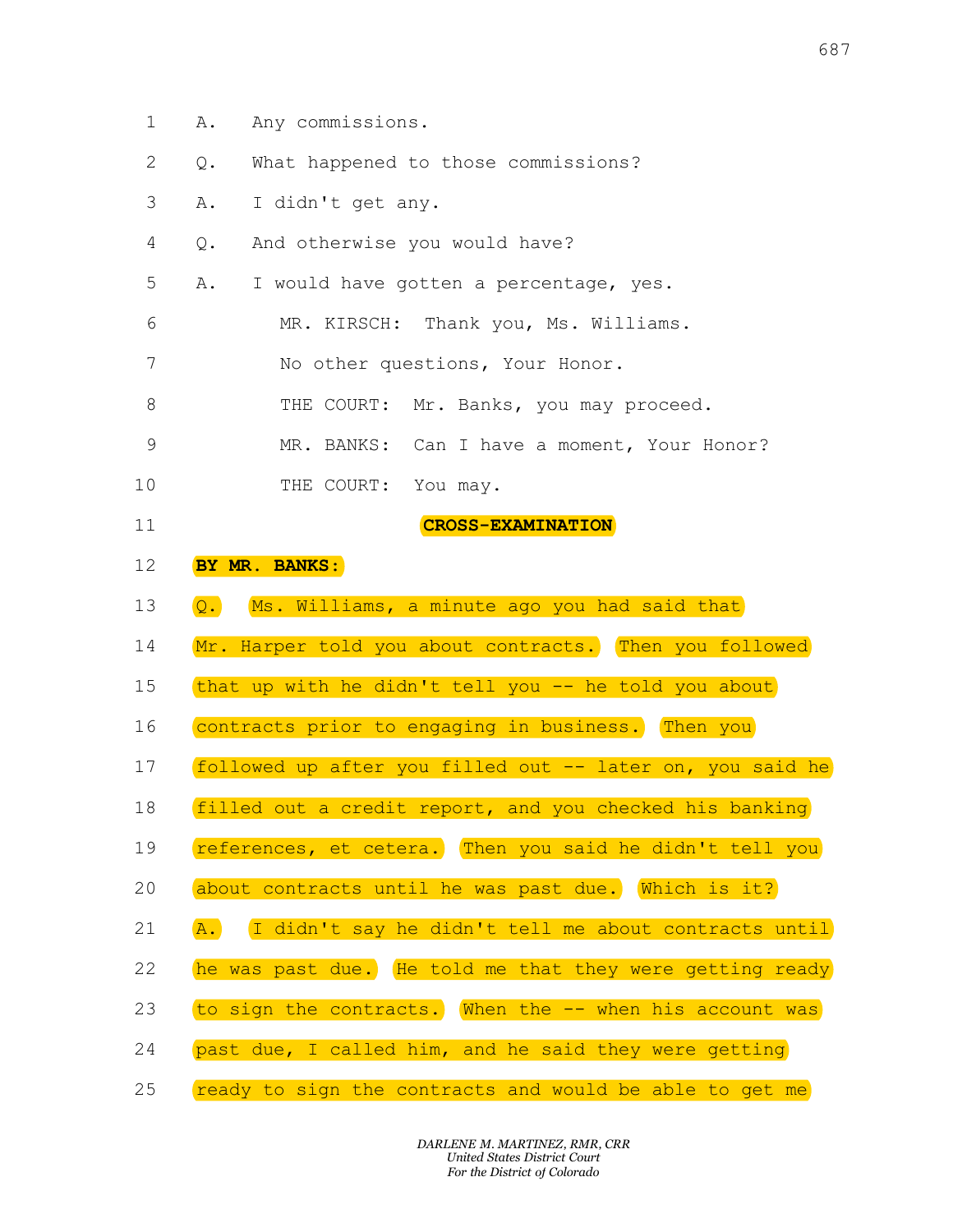- 1 payment after that.
- 2 Q. And it is your testimony that that is what you just payment after that.)<br>2.) (And it is your testimony that that is what you just)<br>said a few minutes ago, correct?)<br>A.) (That is what I believe I said, yes.)
- 3 said a few minutes ago, correct?
- 4 **A.** That is what I believe I said, yes.
- 5 Q. Okay. Now, there was a reference made to a credit 6 check of SWV? Exament after that.<br>
Q. And it is your testimony that that is what you just<br>
Said a few minutes ago, correct?<br>
A. That is what I believe I said, yes.<br>
Q. Okay. Now, there was a reference made to a credit 688<br>
payment after that.<br>
2. And it is your testimony that that is what you just<br>
said a few minutes ago, correct?<br>
A. That is what I believe I said, yes.<br>
2. Okay. Now, there was a reference made to a credit<br>
check of SWV 688<br> **Q. And it is your testimony that that is what you just**<br> **Said a few minutes ago, correct?**<br> **A. That is what I believe I said, yes.**<br>
Q. Okay. Now, there was a reference made to a credit<br>
check of SWV?<br>
A. Uh-huh. 688<br> **Q. And it is your testimony that that is what you just**<br> **said a few minutes ago, correct?**<br> **A. That is what I believe I said, yes.**<br>
Q. Okay. Now, there was a reference made to a credit<br>
check of SWV?<br>
A. Uh-huh.<br> payment after that.<br> **Q.** (And it is your testimony that that is what you jus<br>
said a few minutes ago, correct?)<br>
A. (That is what I believe I said, yes.)<br>
Q. Okay. Now, there was a reference made to a credit<br>
check of SWV 688<br> **Q.** And it is your testimony that that is what you just<br>
said a few minutes ago, correct?<br> **A.** That is what I believe I said, yes.<br>
Q. Okay. Now, there was a reference made to a credit<br>
check of SWV?<br>
A. Uh-huh.<br>
Q. payment after that.<br> **Q.** And it is your testimony that that is what you just<br>
said a few minutes ago, correct?<br> **A.** That is what I believe I said, yes.<br>
Q. Okay. Now, there was a reference made to a credit<br>
check of SWV? Q. And it is your testimony that that is what you just)<br>said a few minutes ago, correct?<br>A. That is what I believe I said, yes.<br>Q. Okay. Now, there was a reference made to a credit<br>check of SWV?<br>A. Uh-huh.<br>Q. And do you ha Said a Few minutes ago, correct?<br>
A. (That is what I believe I said, yes.)<br>
Q. Okay. Now, there was a reference made to a credit<br>
check of SWV?<br>
A. Uh-huh.<br>
Q. And do you have any reason to believe that SWV was<br>
mot a legi
- 7 A. Uh-huh.
- 8 0. And do you have any reason to believe that SWV was 9 not a legitimate business?
- 10 A. No. A. No.
- 11 Q. Is it illegal to -- in your opinion, is it illegal to
- 12 use a credit reference -- to use the appropriate credit
- 13 reference for his company if it isn't a valid credit
- 14 reference?
- 15 MR. KIRSCH: Object to the reference of the opinion 16 regarding the legality. A.) That is what I believe I said, yes.<br>
Q. Okay. Now, there was a reference made to a credit<br>
check of SWV?<br>
A. Uh-huh.<br>
Q. And do you have any reason to believe that SWV was<br>
not a legitimate business?<br>
A. No.<br>
Q. Is it F. SWV?<br>huh.<br>A do you have any reason to believe that SWV was<br>egitimate business?<br>.<br>it illegal to -- in your opinion, is it illegal to<br>redit reference -- to use the appropriate credit<br>to eef or his company if it isn't a va A. Uh-huh.<br>Q. And do you have any reason to believe that SWV was<br>not a legitimate business?<br>A. No.<br>Q. Is it illegal to -- in your opinion, is it illegal to<br>use a credit reference -- to use the appropriate credit<br>reference I do you have any reason to believe that SWV was<br>sgitimate business?<br>.<br>it illegal to -- in your opinion, is it illegal to<br>redit reference -- to use the appropriate credit<br>ce for his company if it isn't a valid credit<br>e?<br>MR not a legitimate business?<br>
A. No.<br>
Q. Is it illegal to -- in your opinion, is it illegal to<br>
use a credit reference -- to use the appropriate credit<br>
reference for his company if it isn't a valid credit<br>
reference?<br>
MR. K A. No.<br>
Q. Is it illegal to -- in your opinion, is it illegal to<br>
use a credit reference -- to use the appropriate credit<br>
reference for his company if it isn't a valid credit<br>
reference?<br>
MR. KIRSCH: Object to the referen Q. Is it illegal to -- in your opinion, is it illegal t<br>use a credit reference -- to use the appropriate credit<br>reference for his company if it isn't a valid credit<br>reference?<br>MR. KIRSCH: Object to the reference of the opi use a credit reference -- to use the appropriate credit<br>reference for his company if it isn't a valid credit<br>reference?<br>MR. KIRSCH: Object to the reference of the opinion<br>regarding the legality.<br>THE COURT: Sustained.<br>Q. (B reference for his company if it isn't a valid credit<br>reference?<br>MR. KIRSCH: Object to the reference of the opinion<br>regarding the legality.<br>THE COURT: Sustained.<br>Q. (BY MR. BANKS) Do you think there is a problem with<br>using reference?<br>
MR. KIRSCH: Object to the reference of the opinion<br>
regarding the legality.<br>
THE COURT: Sustained.<br>
Q. (BY MR. BANKS) Do you think there is a problem with<br>
using another business?<br>
A. Can you repeat that?<br>
Q. D
- 17 THE COURT: Sustained.
- 18 Q. (BY MR. BANKS) Do you think there is a problem with THE COURT: Sustained.<br>
THE COURT: Sustained.<br>
IMR. BANKS) Do you think there is a problem with<br>
nother business?<br>
1 you repeat that?<br>
you think there is a problem using another<br>
sthat is a legitimate business as a credit<br>
- 19 using another business for a credit reference that is a
- 20 legitimate business?
- 21 A. Can you repeat that?
- 22 Q. Do you think there is a problem using another
- 23 business that is a legitimate business as a credit
- 24 reference?
- 25 MR. KIRSCH: Object to the relevance of the

DARLENE M. MARTINEZ, RMR, CRR United States District Court For the District of Colorado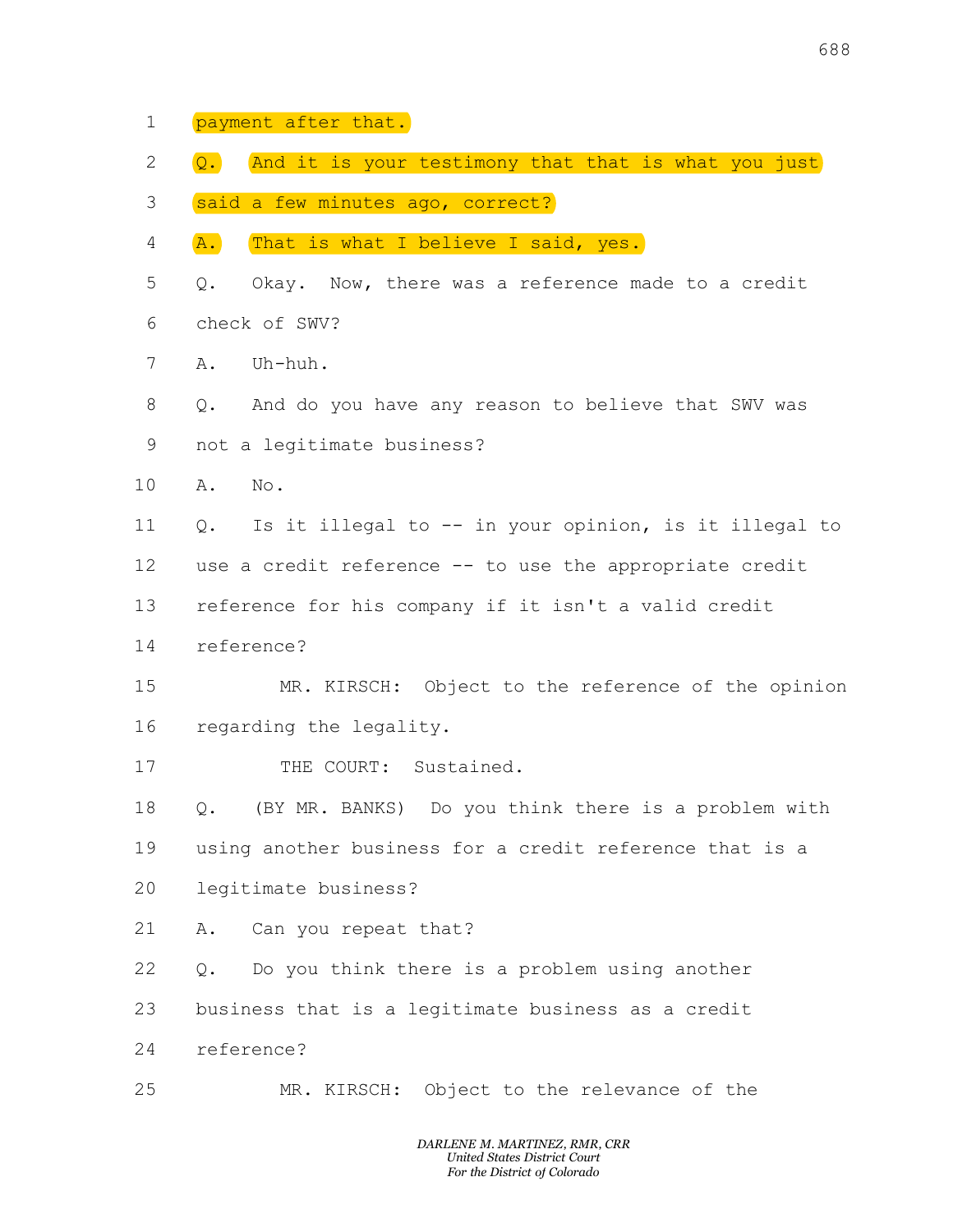| 1                         | witness' opinion.                                                         |
|---------------------------|---------------------------------------------------------------------------|
| $\mathbf{2}^{\mathsf{I}}$ | THE COURT: Overruled.                                                     |
| 3                         | THE WITNESS: Do I think it is a problem to use                            |
| 4                         | another business that is legitimate as a credit reference?                |
| 5                         | $Q$ .<br>(BY MR. BANKS) Yes.                                              |
| 6                         | Α.<br>No.                                                                 |
| 7                         | $Q$ .<br>Did you communicate to Mr. Harper, either verbally or            |
| 8                         | in writing, that he cannot use any credit reference that                  |
| 9                         | he might know somebody who owns the business?                             |
| 10                        | I don't recall if I did.<br>Α.                                            |
| 11                        | Do you recall the Los Angeles Police Department?<br>$Q$ .                 |
| 12                        | I do.<br>Α.                                                               |
| 13                        | Do you recall New York Police Department?<br>$Q$ .                        |
| 14                        | Α.<br>Uh-huh.                                                             |
| 15                        | But it is your testimony that you can't recall<br>$Q$ .                   |
| 16                        | whether or not you told Mr. Harper you didn't want him to                 |
| 17                        | use a credit reference that he might know personally --                   |
| 18                        | know personally?                                                          |
| 19                        | Correct.<br>Α.                                                            |
| 20                        | $\overline{Q}$ .<br>Now, how does Personnel Plus determine whether or not |
| 21                        | they are going to engage in business with a client; is it                 |
| 22                        | credit policy or what?                                                    |
| 23                        | We check their bank references and their, you know,<br>A.                 |
| 24                        | vendor references. And if they come back where they are a                 |
| 25                        | good reference, we will go ahead and work with them.                      |